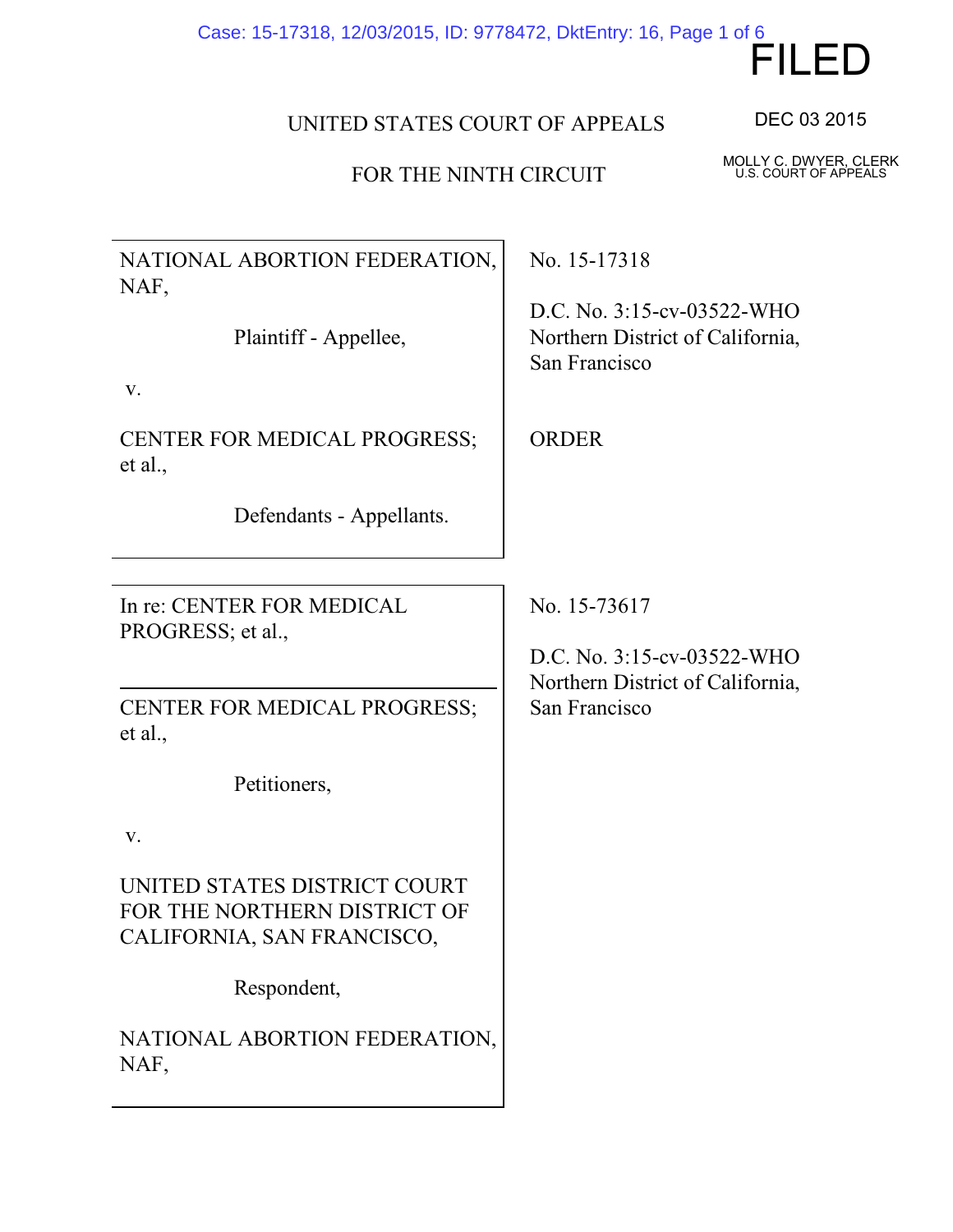Real Party in Interest.

Before: REINHARDT, TASHIMA, and RAWLINSON, Circuit Judges.

Before us is a second petition for a writ of mandamus and a motion for a stay of discovery from Petitioners/Defendants-Appellants Center for Medical Progress et al. ("the Center") in the above titled action. We described that proceeding in our previous order, and need not repeat here the facts in the underlying case. *See* Case No. 15-72844, Dkt. No. 13. Previously, we denied the Center's petition for a writ of mandamus to stay all discovery in the district court until it ruled on the Center's anti-SLAPP motion to strike. 1 *Id.* At issue in this matter is a subsequent discovery order regarding a series of emails that Petitioner/Defendant David Daleiden sent to individuals and organizations with some connection to the Center. Attached to these emails was a report that included information gleaned from the Center's infiltration and surreptitious recording at conferences held by real party in interest the National Abortion Federation ("the Federation"). The Center produced the emails but redacted the names of the

<sup>&</sup>lt;sup>1</sup> "California law provides for the pre-trial dismissal of certain actions, known as Strategic Lawsuits Against Public Participation, or SLAPPs.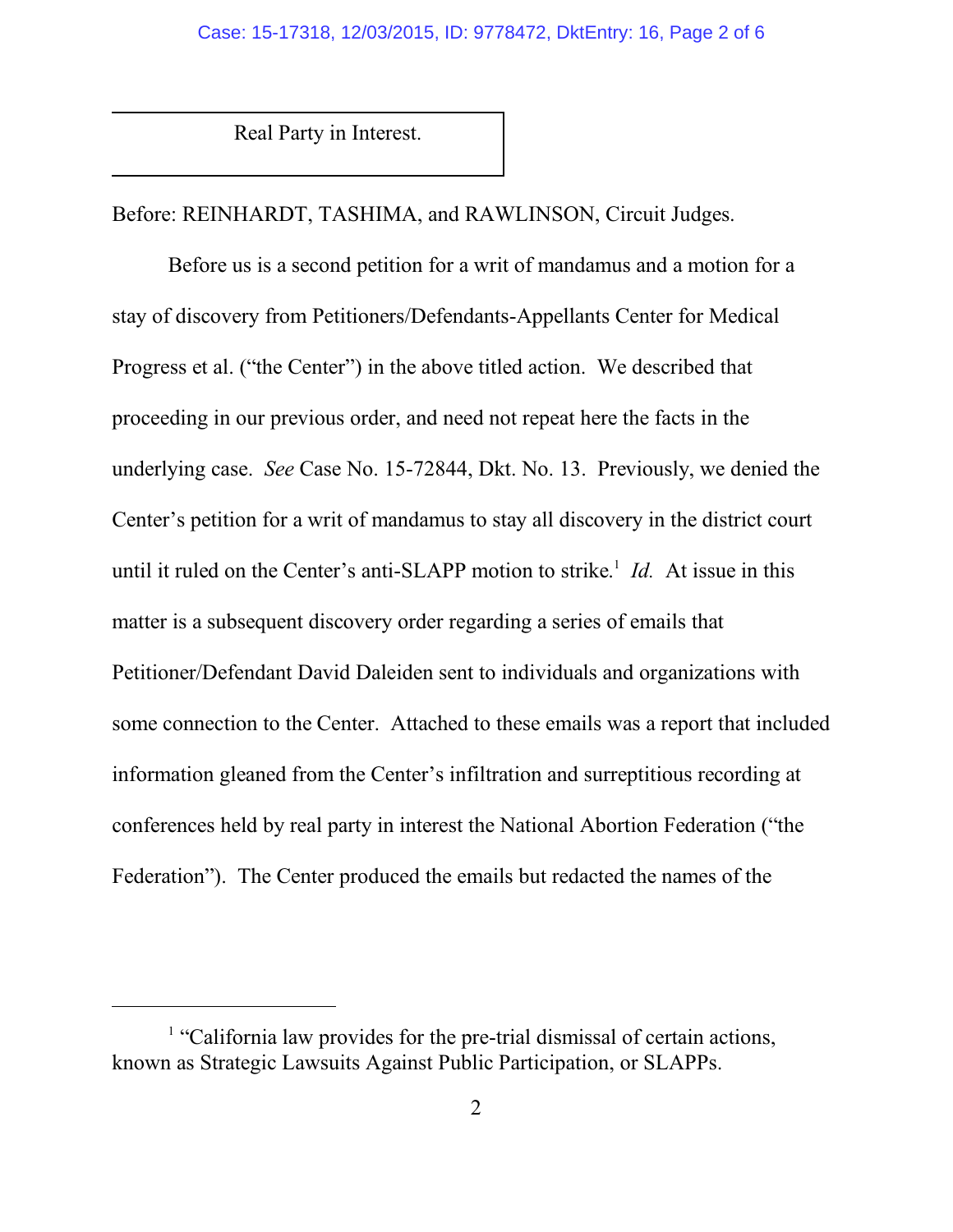#### Case: 15-17318, 12/03/2015, ID: 9778472, DktEntry: 16, Page 3 of 6

recipients. The district court then ordered the Center to produce unredacted copies. It is that order that is now before us. $2$ 

As we stated in our previous order, mandamus "is a 'drastic and extraordinary remedy' reserved for 'only exceptional circumstances.'" *In re Perez*, 749 F.3d 849, 854 (9th Cir. 2014) (quoting *Cheney v. U.S. Dist. Court for D.C.*, 542 U.S. 367, 380, 124 S. Ct. 2576, 159 L. Ed.2d 459 (2004)). "This limit on our mandamus power is particularly salient in the discovery context because the courts of appeals cannot afford to become involved with the daily details of discovery." *In re Anonymous Online Speakers*, 661 F.3d 1168, 1174 (9th Cir. 2011) (internal quotation marks omitted).

We consider five factors when reviewing a mandamus petition: "(1) whether the petitioner has no other means, such as a direct appeal, to obtain the desired relief; (2) whether the petitioner will be damaged or prejudiced in any way not correctable on appeal; (3) whether the district court's order is clearly erroneous as a matter of law; (4) whether the district court's order is an oft repeated error or manifests a persistent disregard of the federal rules; and (5) whether the district court's order raises new and important problems or issues of first impression." *Bauman v. United States Dist. Ct.*, 557 F.2d 650, 654–55 (9th Cir. 1977). Here,

<sup>&</sup>lt;sup>2</sup> Order on Motion to Stay, Certify, or Reconsider. D.Ct. Dkt. 244.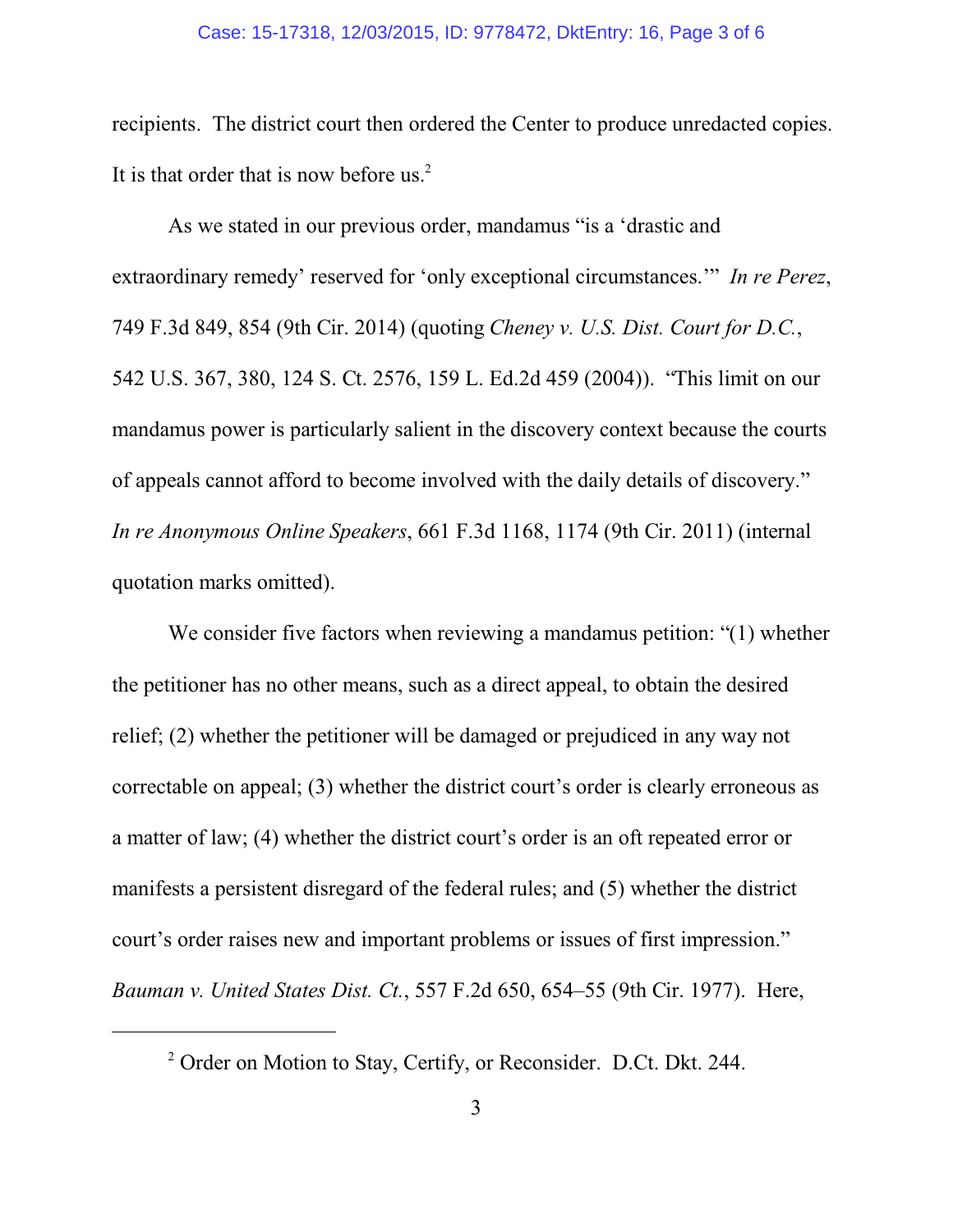#### Case: 15-17318, 12/03/2015, ID: 9778472, DktEntry: 16, Page 4 of 6

the Center has failed to demonstrate that the district court's discovery ruling was clearly erroneous, a factor that "is a necessary prerequisite for the writ to issue," *In re Perez*, 749 F.3d at 855.

The two-step framework of *Perry v. Schwarzenegger*, 591 F.3d 1147, 1160 (9th Cir. 2009), governs claims of First Amendment associational privilege in the discovery context. Under *Perry*, the "party asserting the privilege must demonstrate . . . a prima facie showing of arguable First Amendment infringement." *Id.* (ellipsis in original and internal quotation marks omitted). If the party claiming the privilege establishes such a prima facie showing, the party seeking the contested information bears the burden of demonstrating that it has "an interest in obtaining the disclosures it seeks . . . which is sufficient to justify the deterrent effect . . . on the free exercise . . . of [the] constitutionally protected right of association." *Id.* at 1161 (ellipsis and alteration in original). We conclude that the district court did not clearly err at either step of the *Perry* framework.

The Center relies on *National Ass'n for the Advancement of Colored People v. Alabama*, 357 U.S. 449 (1958), in which the Supreme Court prohibited the state's attempt to compel disclosure of the NAACP's membership and contribution lists, *id.* at 472, and *Perry*, in which the Ninth Circuit barred the request for disclosure of all internal communications of a political campaign, 591 F.3d at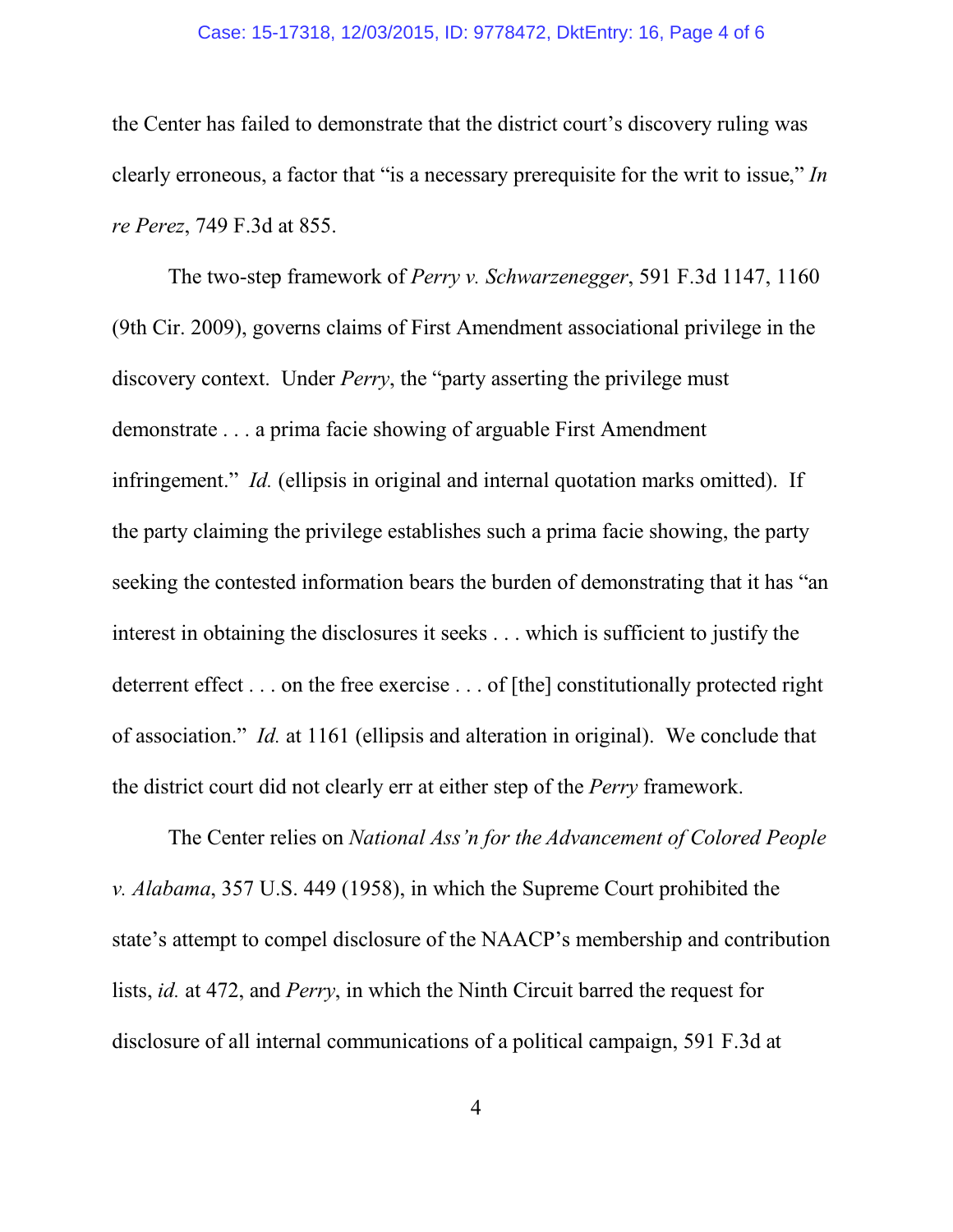1153-54. We have reviewed the emails at issue in their redacted form,<sup>3</sup> however, and conclude that the district court did not clearly err in distinguishing this case from the First Amendment harms recognized in *NAACP* and *Perry*. First, contrary to the Center's contention that the district court's order will require it to disclose the "identities of [its] members, supporters, and donors" as in *NAACP*, Pet. for Writ of Mandamus at 18, the emails in question were sent to "only a handful of supporters" intimately involved in the planning and funding of the Center's alleged conspiracy, not general lists of the Center's rank-and-file membership, D.Ct. Dkt.244 at 5.

Second, even if CMP had established a prima facie showing of First Amendment harm, its petition would fail at the second step. The district court ordered discovery pursuant to "a carefully tailored request for the production of highly relevant information"—exactly the sort of request that *Perry* noted fell outside the scope of its holding. 591 F.3d at 1165 at n.13. The district court did not clearly err in concluding that NAF had met its burden of demonstrating that the identities of the recipients who received confidential information are highly relevant to the scope of any preliminary injunction, should one issue.

<sup>&</sup>lt;sup>3</sup> The emails were filed under seal with the district court and with our court.